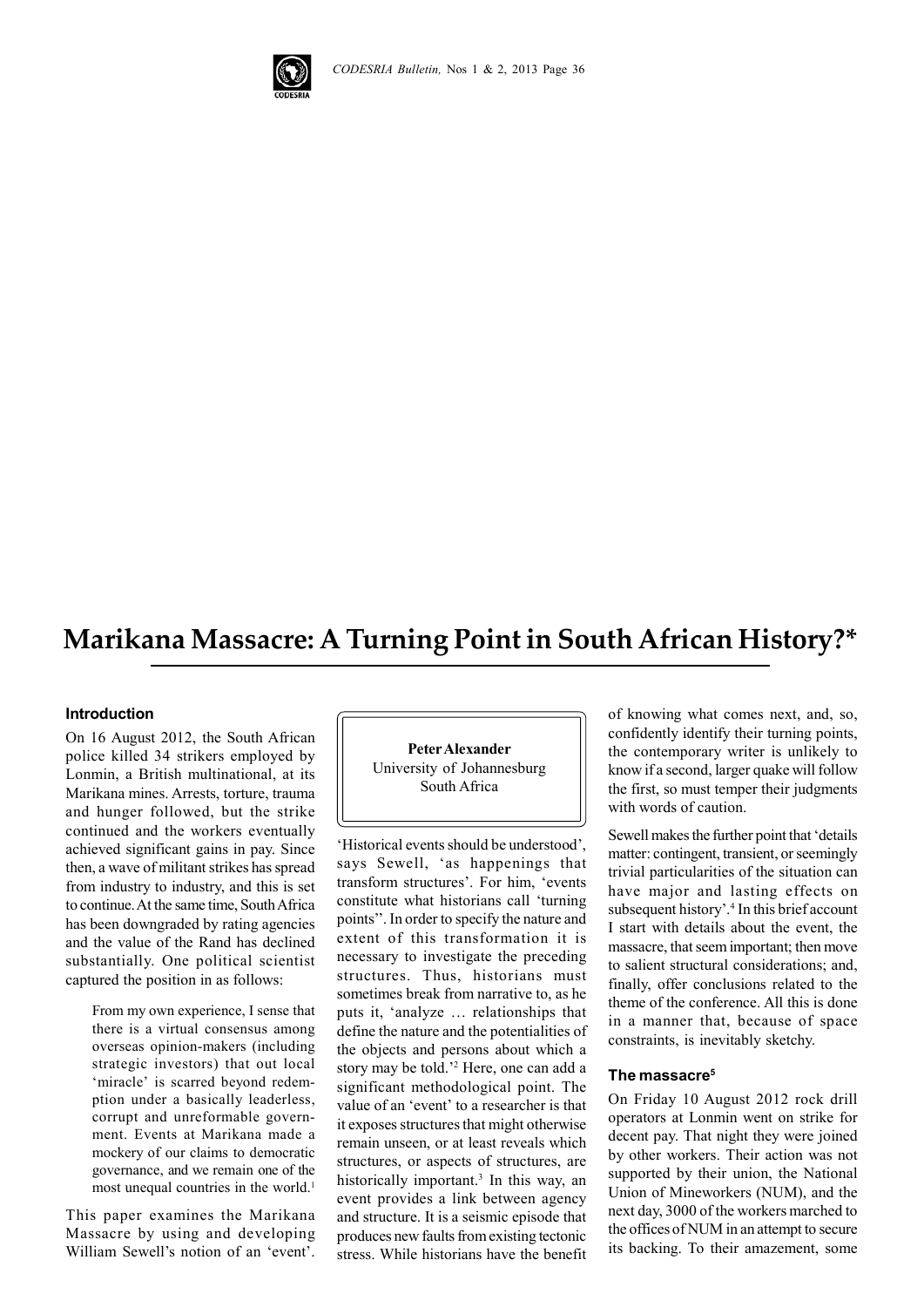NUM activists guarding the offices shot at the protesters, badly injuring two of them. Exemplifying the importance of 'seemingly trivial particularities', the strikers believed that these two men had been killed. In fear of further attacks, they retreated to the so-called 'mountain' (actually an igneous mound that South African's call a koppie) and some armed themselves with traditional weapons, including spears and machettes. The day after, the 12<sup>th</sup>, the strikers marched to the NUM office again, this time armed, and although they did not reach their intended destination they killed two security guards in a confrontation along the way. The next day, Monday 13 August, a flying picket of just over a hundred strikers was ambushed by a large contingent of police, who demanded that the workers lay down the weapons. The workers said they would hand these over once they got back to the mountain, but feared they might be attacked by NUM if they gave them in then. At this point the police announced they would count to ten, after which they would shoot at the workers. After the workers began to leave, singing and in tight formation, the police opened fire, killing three men. In the melee two police were hacked to death.<sup>6</sup>

Following failed negotiations, on Thursday 16 August a small army of police attacked the workers as they came down from the mountain. They used barbed wire, rubber bullets, tear gas, stun grenades, water cannon, galloping horses, fastmoving armoured vehicles, helicopters, and, most importantly, sharp ammunition fired by automatic weapons. TV viewers around the world watched the slaughter of some of these men. Twenty workers were killed in a few minutes. However, the media failed to provide the workers' account of what happened and the police's version prevailed. On Monday 20 August I returned to Marikana with two fieldworkers. Interviewing miners we learned that there had been a second site of killings, about three hundred meters from what came to be known as 'Site One'. This was a low koppie that we named the Killing Koppie and the Marikana Inquiry called Site Two. Here workers had been surrounded and 14 were shot dead.<sup>7</sup>

## **Culpability**

The police killed all 34 of the people who died in the massacre, and no police were injured in the process. The police claim that they acted self-defence. Even if there

were an element of truth in this, it would not, in my view, justify the disproportionate use of force or the permission that was given to shoot at the workers. It certainly does not explain the killings at Site Two, where workers were fleeing from the bloodshed at Site One, nor the fact that many workers were shot in the back and others had multiple bullet wounds. Had the police wanted, they could have dispersed the gathering with few or no fatalities by using rubber bullets, tear gas and water canon fired from the safety of armoured vehicles or helicopters. This is a fairly common approach to public order policing in South Africa. Events could have been filmed and arrests made later. But rather than use public order police, special para-military units were deployed, and it was these that were responsible for the deaths. The decision to use this task force armed with automatic weapons and to mobilize police from around the country was taken at a very high level, and it is highly possible that at least one cabinet member was involved. A judicial inquiry on the massacre has revealed that police tampered with evidence by placing traditional weapons beside dead bodies; that the police has failed to provide video footage of key events; and that a written instruction signed by the national chief of police was doctored, possibly to protect the Minister of Police. In all of this it is worth keeping in mind the words of Ronnie Kasrills, a former postapartheid Minister of Intelligence:

> These people were hardly occupying some strategic point, some vital highway, a key city square. They were not holding hostages. They were not even occupying mining property. Why risk such a manoeuvre other than to drive the strikers back to work at all costs on behalf of the bosses who were anxious to resume profit making operations.<sup>8</sup>

The police operation would not have been necessary if Lonmin had been willing to talk with its workers. The company attempted to deny any responsibility for the massacre by claiming that the conflict was about inter-union rivalry between the established union, NUM, which had majority membership, and the smaller Association of Mineworkers and Construction Union (AMCU). But the strike and the occupation of the mountain united members from both unions. Moreover, the company had only recently agreed a pay increase for RDOs, which it negotiated with a non-union workers' committee, rather than with NUM (as dictated by collective bargaining procedures), so it had no reason in principle for not negotiating again with the unofficial committee that was leading the new action. The pay increase agreed with RDOs was introduced because Lonmin, the third largest platinum producer, was losing RDOs to its larger neighbours, Angloplats and Impala. But it was worried that if it acceded to the large increase demanded by the August strikers this would undermine its position relative to these competitors. That is, it was inter-company rivalry rather than inter-union rivalry that sparked the tinder leading onto the massacre. In practice, the company provided wide-ranging logistical support to the police, including an operations room and base camp, transport, access to its own intelligence, information from cameras positioned around the mine (there were well over twohundred of these apparently), back-up from mine security, a helicopter, ambulances and medical support, and a detention centre for arrested strikers.

While NUM was not directly involved in the massacre, unlike Lonmin, its role must be questioned. Many workers we interviewed complained bitterly about the union, which they said was corrupt, a claim justified by other evidence. Leading shop stewards were paid at a level three times that of ordinary workers, and their accompanying perks and life styles distanced them from ordinary workers. It was subsequently revealed that top union leaders receive salaries from the mining companies.9 Most of the RDOs were members of NUM, but on 10 August local leaders of the union attempted to get workers to break the strike and return to work.10 They claimed the stoppage was in breach of collective bargaining and was not protected in law, and they saw this as more important than accountability to their members. The next day, when NUM activists fired on strikers, some of those attacked were their own members. On Sunday 12 August, the NUM President spoke with the Minister of Police, demanding that he take tough action against the strikers, and the following day the union's general secretary put out a statement appealing for 'the deployment of the Special Task Force or the South African Defence Force as a matter or urgency.' On 16 August ten of the 34 people killed were members of NUM, but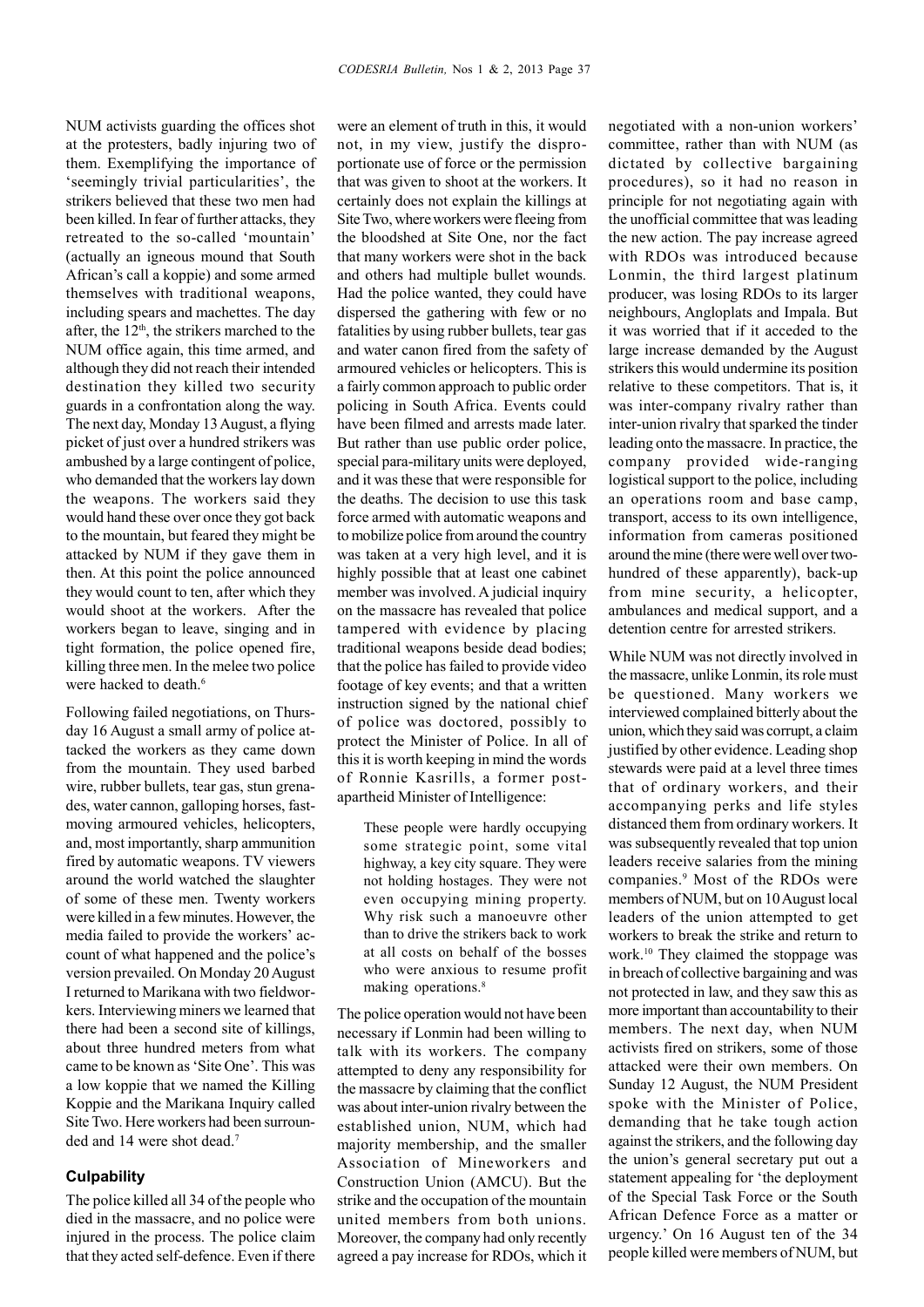the union has never condemned the police responsible for this murder.

## **Structural considerations**

Underlying the dispute is a huge economic and cultural gap between Lonmin and its workforce. For the employers, pay rises could only be justified if they were linked to increased production, or inflation, or staff retention or, perhaps higher profits. The workers we interviewed saw things differently. Some were aware that senior executives could be paid more than two hundred times as much as ordinary workers and that high profits had been invested in new fixed capital, hence increased production, rather than in rewards for those whose labour made this expansion possible. For others, injustice was quite parochial – it was about unequal treatment of different RDOs. The inflation experienced by workers - who spent high proportions of their income on food, transport and medicines - was not reflected in official statistics. Moreover, pay took no account of workers, most of whom were migrants, having two wives and two families, one in the rural areas from which they came and one in the area where they worked. Both spaces experienced exceptionally high unemployment for women, higher than in most urban areas, so the workers' pay was stretched a long way. Further, the workers, RDOs specifically, were not rewarded for the extremely arduous and dangerous work they undertook. However, pay acted as a lightening rod, an issue around which workers could mobilize, but it was not their only gripe. They also complained about daily humiliation by supervisors and managers, and

much of this was racialized: most of the senior executives were white and all, or virtually all, the manual workers were black.

These rifts are similar on other mines and exist to some extent elsewhere in South African life. The massacre revealed how little things have changed in the postapartheid years, and sometimes they have changed for the worse. The gini co-efficient for income is higher than in 1994, as is the official rate of unemployment. The labour utilization rate stands at about 40 percent, meaning that six out of ten adults of working age are not employed to any degree, and among the rest roughly a third are not regularly employed. Failure to make improvements has been underpinned by neo-liberal economic policies that still, to a large extent, prevail in South Africa. Indeed with the end of apartheid, the state withdrew from some sectors of the economy. Continuities with the past exist elsewhere. For instance, the massacre has revealed that many of the most senior police have held positions since the war in the townships in the 1980s.

The gulf between union leaders and members is especially profound in the case of NUM, but it exists elsewhere too. A *Workers Survey* commissioned by the Congress of South African Trade Unions (COSATU), the main union federation, which was published in 2012, provided figures for corruption. It showed that 43 per cent of the NUM members surveyed knew examples of corruption in their union, and that 20 per cent had first-hand experience. For the COSATU unions as a whole, the figures were 34 per cent and 13 per cent. In other unions, too, top leaders

are paid high salaries and some receive extra income from their employers. One is reminded of *The History of Trade Unionism* by Sidney and Beatrice Webb, first published in 1894, where the authors describe union leaders moving to a villa in a pleasant suburb, where they mix with the middle-classes, including some employers. But workers are increasingly dissatisfied with their unions. In the past two weeks I have spoken to leaders of two left-wing unions who both, without prodding, said they were now under pressure from their members. They were not hostile to this, but they were slightly troubled by the new mood. In one instance, there had been a national bargaining conference where workers had spoken openly about doing a 'Marikana' if necessary. That is, rather than demoralizing workers, the massacre has become a watchword for defiance.

Working-class unrest has been developing for some years, and this is reflected in the graph below, which shows days lost through strike for the years since 1979. 1987, the year of a great miners' strike, had been the record year, but it was eclipsed in 2007 and again in 2010. In both years there were massive public sector workers strikes, with according to a student, Claire Ceruti, who has investigated both actions, a much higher level of grass roots activism in the second stoppage.<sup>11</sup> 2011 saw the fourth most strike days on record, and analysts expect that 2013 will be higher, especially if it includes, as seems likely, a protected strike in the mining industry. Since 2005, South Africa has almost certainly experienced a higher level of strike action than any other country in the world.





**Data source: Andrew Levy Employment Publications cc**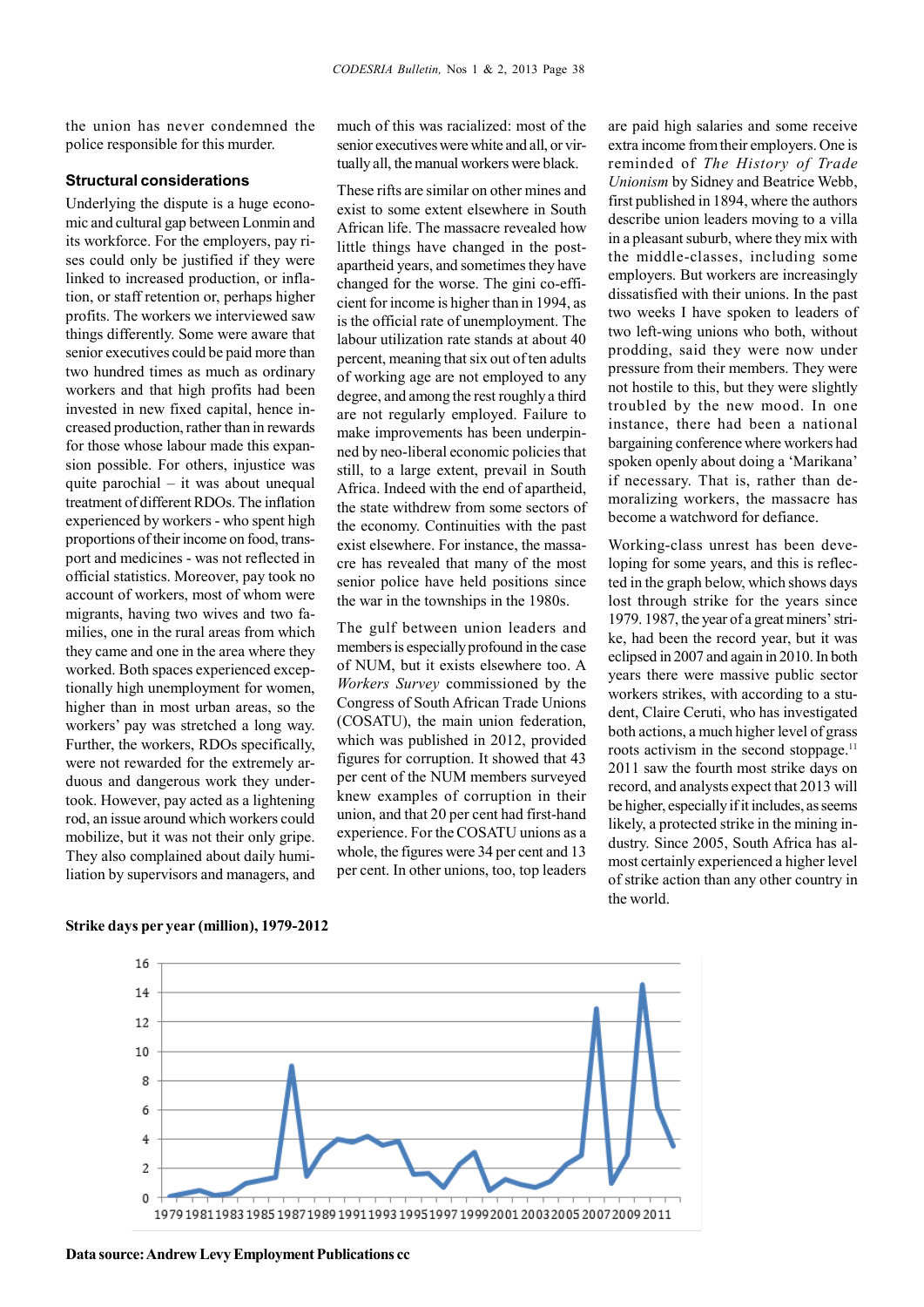## **Community protests per year, 2004-2012**



**Source: Rebellion of the Poor project, University of Johannesburg**

But militancy is not confined to the workplace. Since about 2004, there has been a veritable Rebellion of the Poor, manifested mainly in numerous community protests. I have suggested that South Africa is the protest capital of the world, with, very possibly, more protests per capita than anywhere else.<sup>12</sup> Some of these actions involve less than a hundred people blocking a major highway for a few hours, but some are local insurrections with over 10,000 participants and barricades that exclude the police from working-class neighbourhoods for two or more days. Most of the protests are over issues related to service delivery but, as with strikes over pay, this can be a focus for wider dissatisfaction. Unemployed youth are in the forefront of many protests and unemployment is clearly a major issue. The police have recorded over one thousand illegal gatherings per year in recent years, but do not provide the details. Together with a small team, I have been collecting press reports of protests and we have produced the graph above. For each protest we know the place and date it occurred and often much more than this. The graph reveals a growing number of protests. Moreover, our data shows that the proportion of these protests that are peaceful has now been overtaken by those in our other two categories: violent protests (meaning violence against people or property) and disruptive protests (using burning tyres and so on).<sup>13</sup> Again people are aware of Marikana, and defiance is reflected in the fact hat we now know of four new informal settlements where residents have called their village 'Marikana'.

There is still a high measure of separation between workers/strikes and the poor/ community protests. But, as I have argued elsewhere, this is not a class difference – workers and the unemployed are found in the same households and neighbourhoods – rather it is about 'different relationships to the means and ends of protest'.14 However, there are a growing number of examples of community participation in strikes. This has been the case in some of the platinum battles, with farm labourers in the Western Cape, and, most recently, road blockages in support of workers who clean toilets in the informal settlements around Cape Town. The *Workers Survey,* mentioned earlier, showed that 25 per cent of COSATU's members had participated in a community protest during the preceding four years. This included 30 per cent of the members of the municipal workers' union and 27 per cent of NUM's membership.

# **The political question and democratic struggle**

So far, the main response of the African National Congress, the governing party, has been to tighten control over politics, threatening force if necessary. In this, they have worked closely with their ally the South African Congress Party (SACP), whose leaders are government ministers. Recently Cyril Ramaphosa, now deputy president of the ANC (but formerly a

general-secretary of NUM and, until Marikana, a director of Lonmin), said that Rustenburg, the area in which the platinum mines are located, should be 'reclaimed' by the ANC and NUM.15 Given that NUM has been marginalized on the platinum mines following Marikana, this can be read as some kind of threat. Soon after, Blade Nzimande, general-secretary of the SACP, told a large gathering of NUM shop stewards that AMCU was not a union, it was a group of 'vigilantes and liars' - hardly language designed to further the development of peace on the mines.<sup>16</sup>

This approach has led to rifts. Significantly, the leader of the ANC Youth League, Julius Malema, was expelled from the party at its recent conference. Malema, a left populist, was hugely popular among young people, the unemployed in particular, and this constituency has now been disenfranchised. The final nail in Malema's coffin came with Marikana. On 18 August 2012, he addressed a rally of about 12,000 strikers and their families, lambasting capitalism and Zuma, the president, in terms that were often witty and always powerful. In a memorial meeting soon afterwards, he was the keynote speaker when four ministers were chased out of the hall.<sup>17</sup> Then, at the invitation of workers, he went from mine to mine, encouraging workers to strike for their rights. Zwelenzima Vavi, general secretary of COSATU, is another target of the Zuma loyalists, and specifically SACP aligned union leaders (including